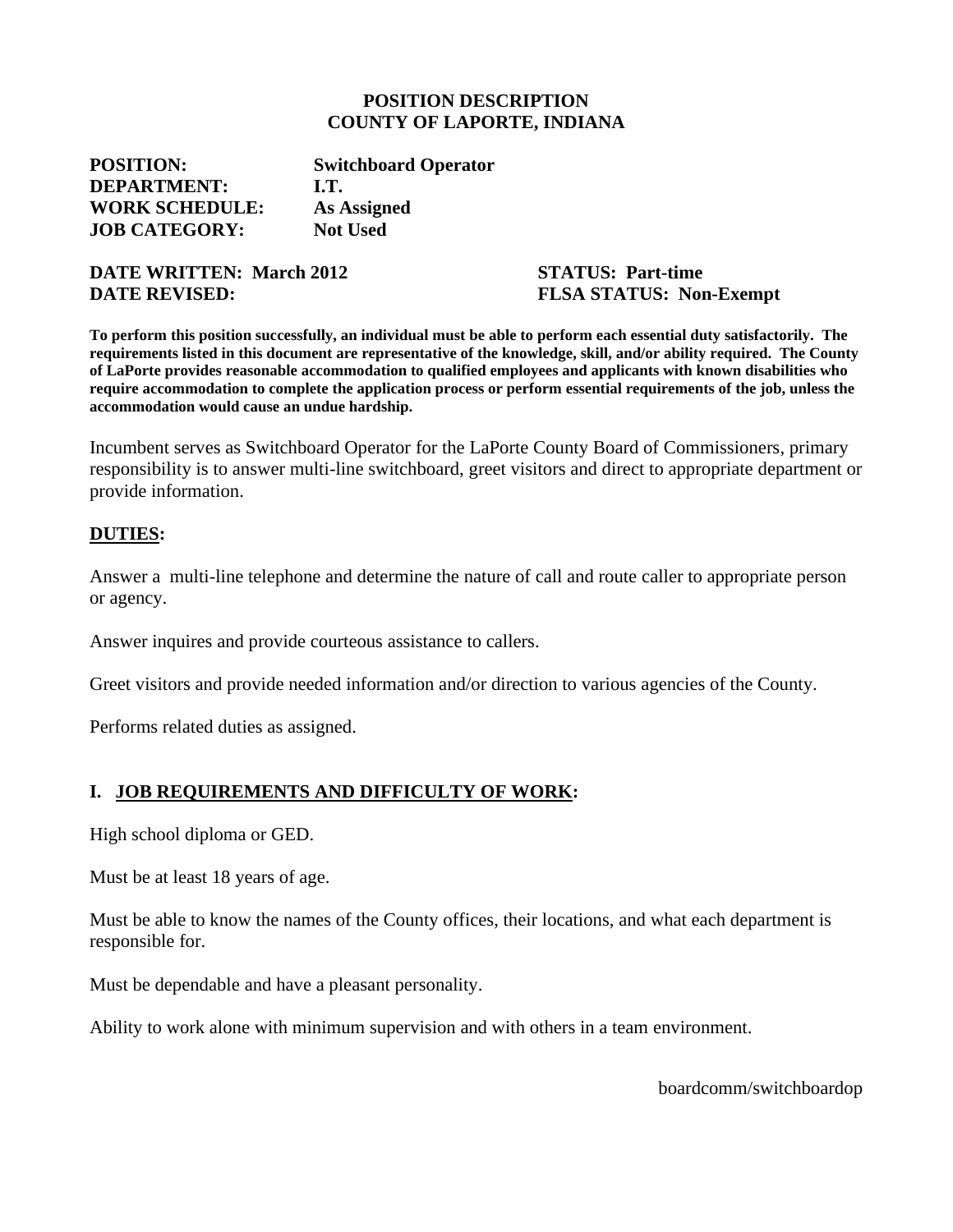Knowledge of Standard English grammar.

Ability to effectively communicate orally with co-workers, other County employees, and the general public in a courteous and tactful manner, including being sensitive to professional ethics, gender, cultural diversities, and disabilities.

Ability to comply with all employer and department policies and work rules including, but not limited to, attendance, safety, drug-free workplace, and personal conduct.

Ability competently serve the public with diplomacy and respect, including occasional encounters with irate/hostile persons.

Ability to maintain accurate records and hours for payroll purposes.

Maintain confidentiality of County office or public information.

Perform other duties as assigned.

# **II. RESPONSIBILITY:**

Incumbent performs a wide variety of duties according to general policies and procedures established by department, with special or detailed instructions given only in regard to unusual assignments or upon request of the incumbent. Errors in incumbent's work are primarily detected or prevented through supervisory review and notification from other departments. Undetected errors could result in loss of time to correct error and/or inconvenience to other departments or the public. Supervisory review is generally limited to review of important assignments upon completion to ensure accuracy and conformance with department policy.

## **III. PERSONAL RELATIONSHIPS:**

Incumbent interacts within the department, with general public, other county employees and departments for the purpose of exchanging information.

## **IV. WORKING ENVIRONMENT:**

Incumbent performs duties in standard office environment involving sitting for long periods of time.

boardcomm/switchboardop